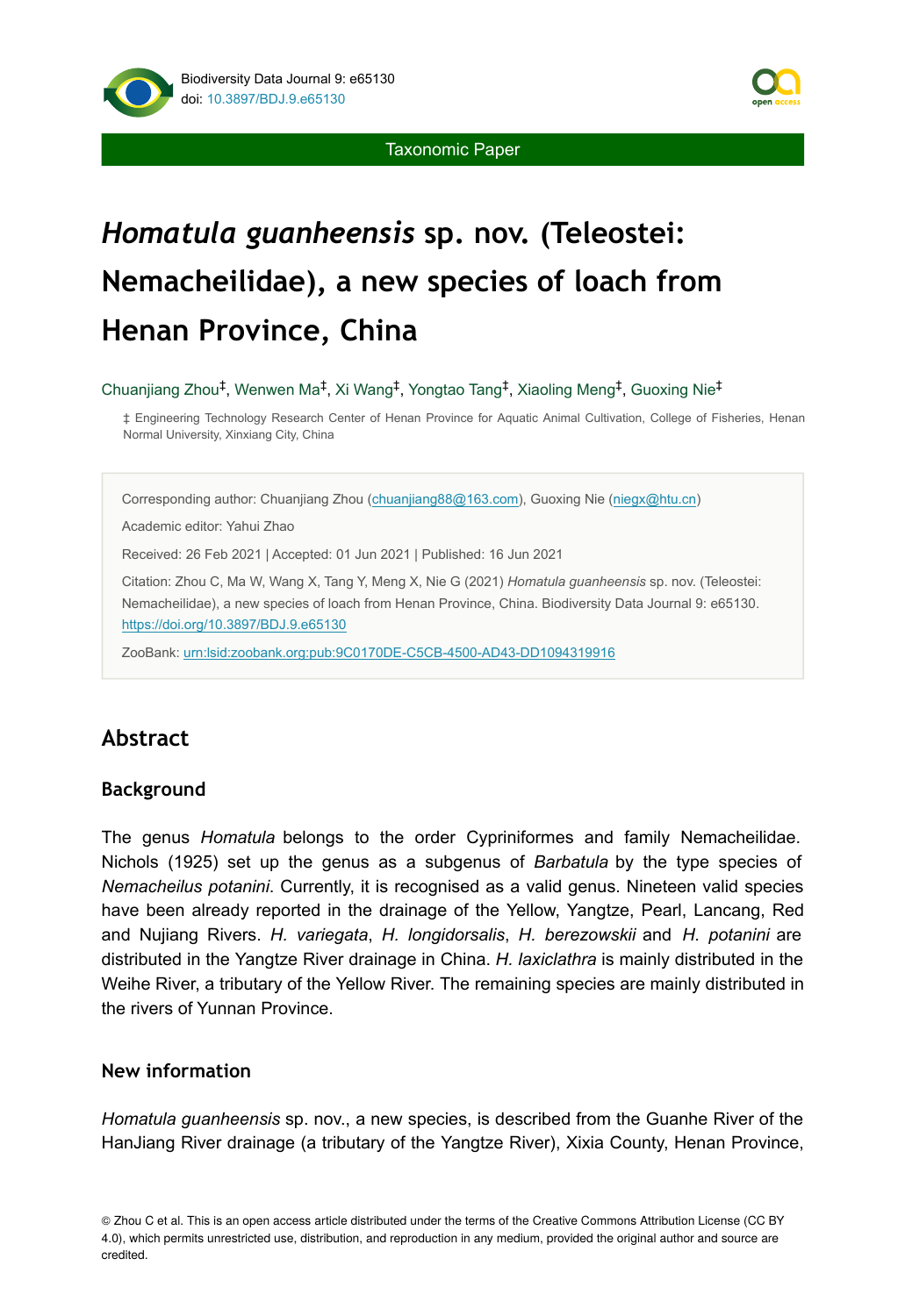China. It can be distinguished from its congeners by a combination of the following characters: the vertical brown bars on the body are wider than their interspaces, numbering 19–22; predorsal body partially scaled; the lateral line complete; adipose crest on caudal peduncle not reaching forward; the position of the anal-fin origin and the intestinal form. The new species displays distinct molecular divergence in the Cytochrome oxidase I (COI) and Cytochrome b (Cyt *b*) genes.

# **Keywords**

*Homatula*, morphology, Hanjiang River drainage, taxonomy

# **Introduction**

The Nemacheilid genus *Homatula* was established by Nichols in 1925 as a subgenus of *Barbatula*, based on the type species *Nemacheilus potanini*. Species from *Homatula* are small-size benthic fishes that are distributed in the drainage of the Yellow, Yangtze, Pearl, Lancang, Nujiang and Red Rivers. Some researchers have treated *Homatula* as a synonym of *Paracobitis* according to its adipose-crest (Chu and Chen 1990, Ding and Deng 1990, Min et al. 2010, Zhou and He 1993, Zhu 1989, Zhu and Cao 1988, Zhu and Wang 1985). However, the type species of *Paracobitis* was described from western Asia and these had a large geographical gap with the Chinese species (Bǎnǎrescu and Nalbant 1995, Kottelat 1990). Therefore, we accept the opinion of species in western Asia as *Paracobitis* and all species in China as *Homatula* (Kottelat 1990, Bǎnǎrescu and Nalbant 1995). Nine species of *Homatula* have been reported from China before 2010. *Homatula erhaiersis* (Zhu and Cao, 1988) was treated as a synonym of *H. anguillioides* (Zhu and Wang, 1985) in recent studies by the comparison of phylogenetic analysis and morphological characteristics (Min et al. 2012, Endruweit et al. 2018). In addition, an increasing number of new species of *Homatula* have been reported in recent years: *H. disparizona* (Min et al. 2013) was the first recorded species of *Homatula* from the Red River; *H. wenshanensis* (Yang et al. 2017) and *H. coccinocola* (Endruweit et al. 2018) were also found in the Red River; *H. change* (Endruweit 2015) was found in the upper Black River Basin; *H. wuliangensis* (Min et al. 2012) and *H. pycnolepis* (Hu and Zhang 2010) were collected from the Lancang River drainage; *H. nanpanjiangensis* (Min et al. 2010) was reported from the Pearl River; *H. laxiclathra* (Gu and Zhang 2011) was found in the Wei-He River of the Yellow River drainage in Shaanxi Province and three new species of *Homatula* were identified in the upper Salween River (Li et al. 2019).

The morphological variation of *Homatula* in the upper Yellow River drainage, the uppermiddle reaches of Yangtze River drainage and the upper Pearl River drainage was investigated by Zeng et al. in 2012. However, the taxonomic status of the specimens from the Hanjiang River of the middle Yangtze River drainage were undetermined (Zeng et al. 2012). The specimens of *Homatula* from the Guanhe River (a tributary of the Han River) were collected during the investigation of fishery resources in Xixia County, Henan Province. Morphological data and DNA taxonomy (COI and Cyt *b*) were used to identify the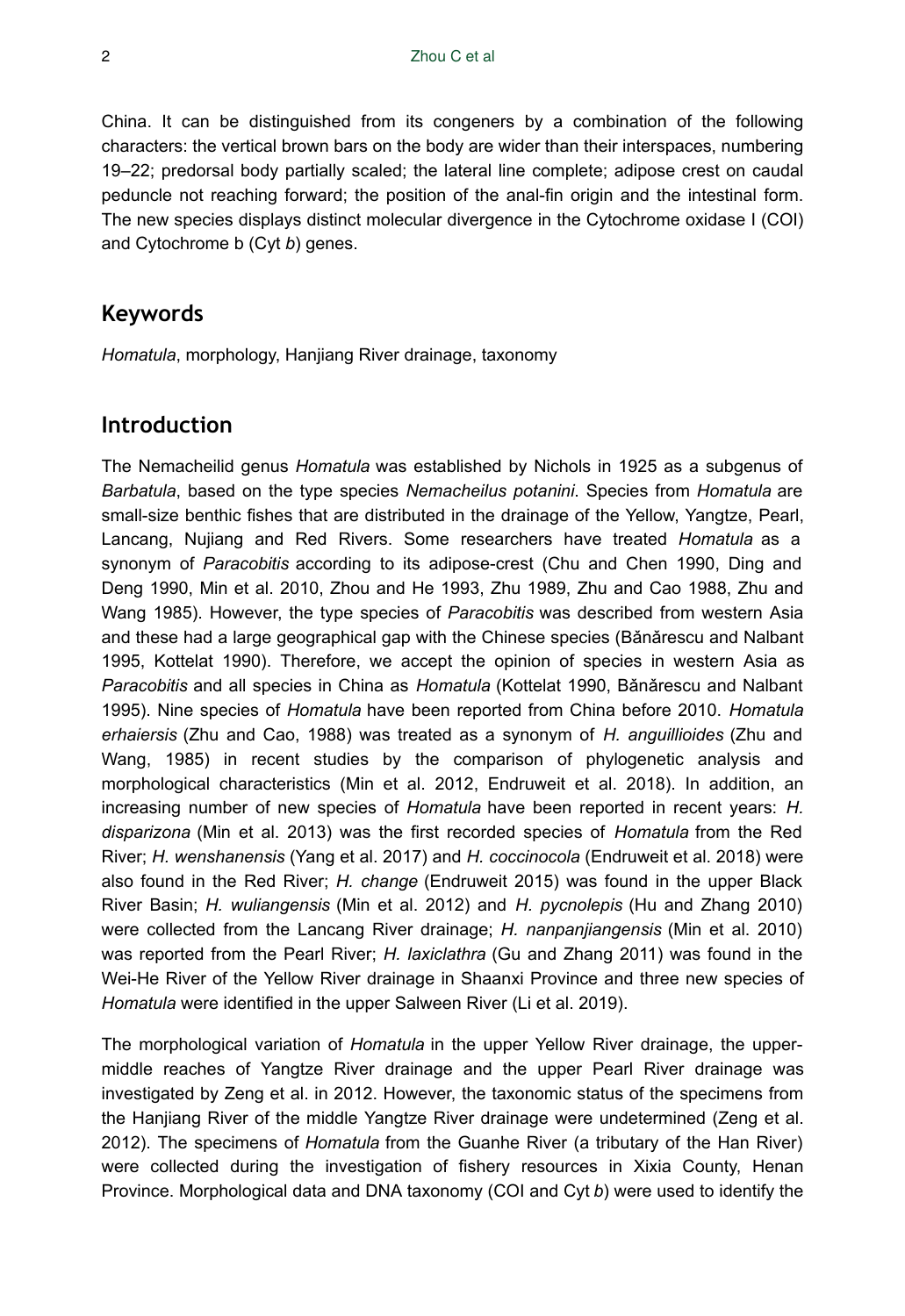## **Materials and methods**

All specimens were examined and stored in the collection of the College of Fisheries, Henan Normal University, Xinxiang, Henan Province, China. For morphological analysis, 10 specimens were fixed in 10% formalin. All measurements and counts were made following Kottelat (1990). Measurements were made point to point with digital calipers to the nearest 0.1 mm. X-ray films were used to count simple fin rays. Comparative morphometry was examined using PCA in IBM SPSS Statistics 22.0. The PCA analysis was processed using log-transformed morphometric data of percent of Standard Length (SL) in the variance-covariance matrix. To compare molecular characters, eighteen specimens were fixed in 95% ethanol and total genomic DNA was extracted from muscle tissue using standard phenol-chloroform extraction protocols (Sambrook et al. 1989). Two pairs of primers were used to amplify segments of COI and Cyt *b* by the polymerase chain reaction. The COI primers were designed with reference to other Osteichthyes COI gene sequences: Fish-CO I-F (5'-TCT CAA CCA ACC ATA AAG ACA TTGG-3'); Fish-CO I-R (5'- TAT ACT TCT GGG TGC CCA AAG AAT CA-3'). The Cytb gene primers were designed as GluF (5'-AAC CAC CGT TGT ATT CAA CTA CAA-3'); ThrR (5'-ACC TCC GAT CTT CGG ATT ACA AGA CCG-3') (Machordom and Doadrio 2001). PCR reactions were carried out in a 30 μl volume and amplifications proceeded for 5 min at 94°C followed by 34 cycles of 95°C for 30 s, 55°C for 30 s, 72°C for 60 s and final extension at 72°C for 10 min. The PCR products were sent to a commercial corporation for sequencing. The nucleotide sequences were assembled from independent sequence passes using the SeqMan (Swindell and Plasterer 1997) module of the DNAStar software package. Additionally, sequences for other species of *Homatula* were obtained from GenBank (Endruweit et al. 2018, Min et al. 2012, Xiong et al. 2017, Yue et al. 2013). Thirteen species of *Homatula* were studied, from which 680-bp COI sequences of 50 samples and 1,120-bp Cyt *b* sequences of 42 samples were used to identify the new species. A list of taxa with corresponding GenBank accession numbers is presented in Table 1. Phylogenetic analysis was performed using PhyloSuite (Zhang et al. 2020). Multiple alignments were performed with MAFFT version 7 with the default parameters (Katoh and Standley 2013). Then, ModelFinder (Kalyaanamoorthy et al. 2017) was used to ascertain the best-fit model of nucleotide substitution for the sequences using the AIC. Tree analyses were performed under Bayesian Inference (BI). All Bayesian phylogenetic analyses were conducted with MrBayes 3.2 (Ronquist et al. 2012), based on the GTR+F+G4 model estimated by ModelFinder. Four Markov chains were run for 1,000,000 generations to estimate the posterior probability distribution, sampling every 1000 generations. After discarding the first 1000 trees as a burn-in with non-stationary log likelihood values, 50% majority-rule consensus trees were estimated for the remaining trees. Finally, all sequences were grouped according to the results of the phylogenetic analysis. The genetic distances between groups were calculated using MEGA7.0 (Kumar et al. 2016), based on the K2P model.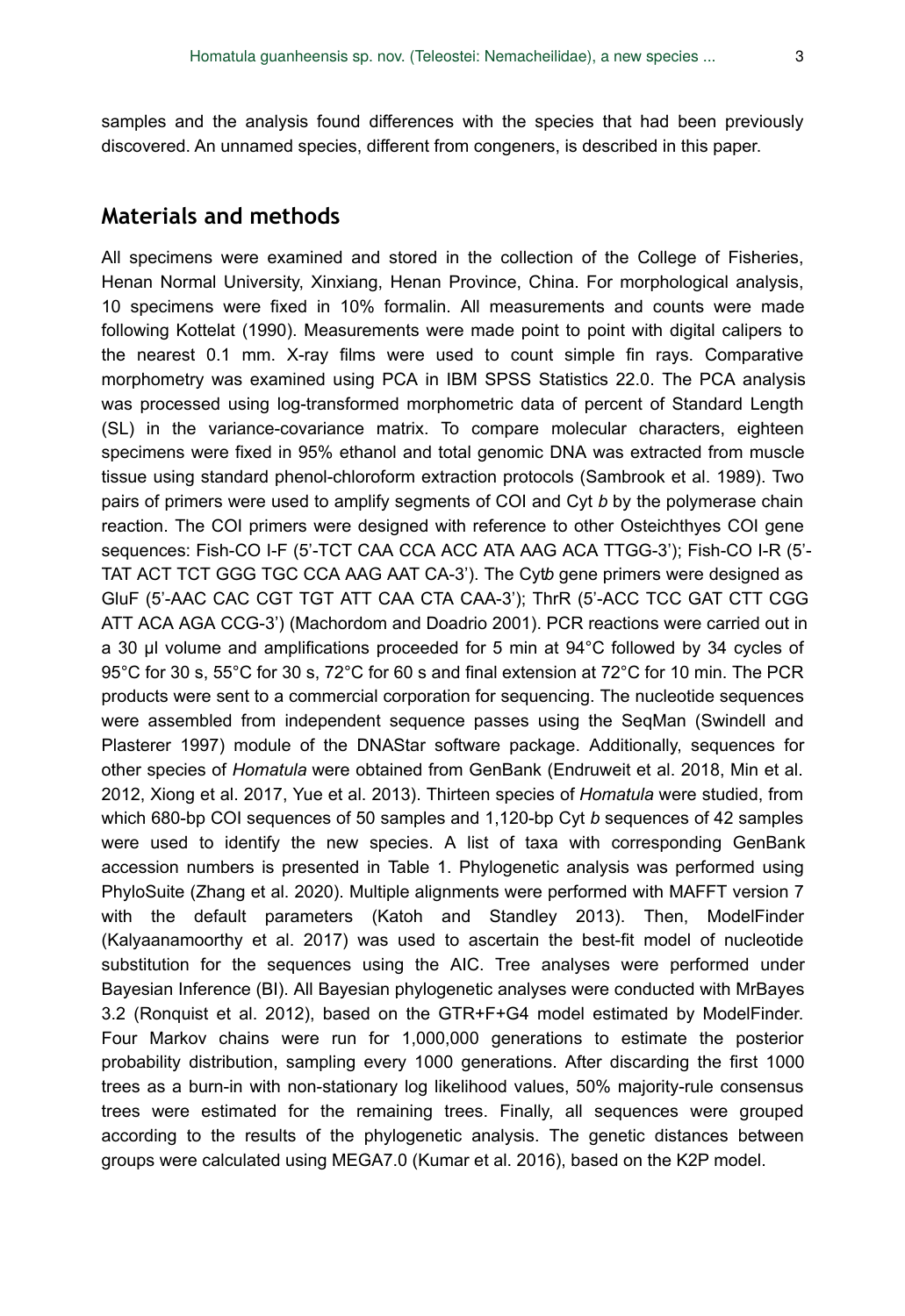| Table 1.         | GenBank accession numbers of COI and Cyt b sequences. |                              |
|------------------|-------------------------------------------------------|------------------------------|
| <b>Species</b>   | <b>COI Gene Accession Numbers</b>                     | Cyt b Gene Accession Numbers |
| H. longidorsalis | MF953196*                                             | HM010550*                    |
|                  | MF953197*                                             | HM010551*                    |
|                  |                                                       | HM010552*                    |
|                  |                                                       | HM010568*                    |
| H. anguillioides | MF953178*                                             |                              |
|                  | MF953184*                                             |                              |
| H. acuticephala  |                                                       | HM010526*                    |
|                  |                                                       | HM010505*                    |
|                  |                                                       | HM010527*                    |
|                  |                                                       | HM010528*                    |
| H. berezowskii   |                                                       | KX394259*                    |
|                  |                                                       | KX394260*                    |
| H. coccinocola   | MF953208*                                             |                              |
|                  | MF953209*                                             |                              |
|                  | MF953210*                                             |                              |
|                  | MF953211*                                             |                              |
|                  | MF953212*                                             |                              |
| H. disparizona   | MF953190*                                             |                              |
|                  | MF953193*                                             |                              |
|                  | MF953194*                                             |                              |
|                  | MF953195*                                             |                              |
| H. potanini      | MF953199*                                             | JF340396*                    |
|                  | MF953200*                                             | JF340397*                    |
|                  | MF953201*                                             | JF340398*                    |
|                  |                                                       | JF340399*                    |
|                  |                                                       | JF340400*                    |
| H. pycnolepis    | MF953202*                                             | KF040997*                    |
|                  | MF953205*                                             | KF040998*                    |
|                  | MF953206*                                             | KF040999*                    |
|                  | MF953207*                                             |                              |
| H. variegata     | MF953216*                                             | KX394267*                    |
|                  | MF953217*                                             | KX394268*                    |
|                  | MF953218*                                             | KX394269*                    |
|                  | MF953219*                                             | KX394270*                    |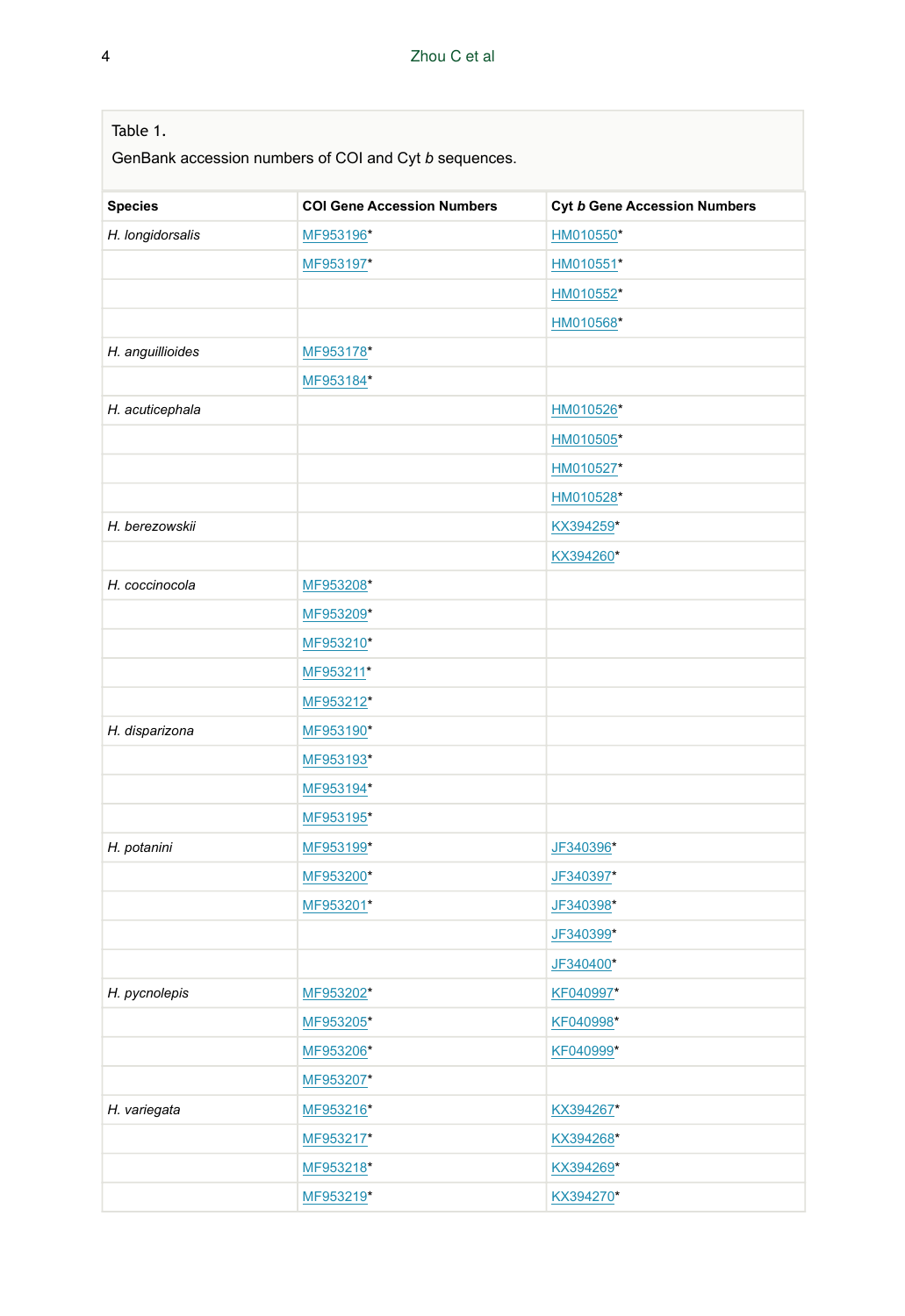| <b>Species</b>         | <b>COI Gene Accession Numbers</b> | <b>Cyt b Gene Accession Numbers</b> |
|------------------------|-----------------------------------|-------------------------------------|
| H. wuliangensis        | MF953220*                         |                                     |
|                        | MF953221*                         |                                     |
|                        | MF953222*                         |                                     |
| H. quanheensis sp. nov | MT771689-MT771705                 | MT771706-MT1722                     |
| Schistura latifasciata | MF953223*                         | JN837653*                           |

\* Sequences were retrieved from GenBank.

# **Data resources**

All the sequences in this study were retrieved from GenBank and the accession numbers of the newly determined sequences in this study are MT771689-MT771705 (COI) and MT771706-MT1722 (Cyt *b*).

# **Taxon treatment**

*Homatula guanheensis* **C. J. Zhou, W. W. Ma, Xi Wang, Y.T. Tang, X.L. Meng and G.X. Nie, 2021, sp. n.**

• ZooBank [5B17C202-F739-4EB6-BF82-1FF6CDCA25A9](http://zoobank.org/5B17C202-F739-4EB6-BF82-1FF6CDCA25A9)

### **Materials**

#### *Holotype:*

a. scientificName: *Homatula guanheensis*; kingdom: Animalia; phylum: Chordata; class: Actinopterygii; order: Cypriniformes; family: Nemacheilidae; subgenus: *Homatula*; waterBody: the Yangtze River; country: China; stateProvince: Henan Province; county: Xixia County; locality: the Guanhe River, a tributary of the Hanjiang River drainage; verbatimElevation: 521 m a.s.l.; verbatimCoordinates: 33°52′79.3″N 111°70′94″E; georeferenceSources: Google Earth; eventDate: 21/03/2017; individualCount: 1; sex: female; lifeStage: adult; behavior: cave environment scoured by flowing water; recordNumber: HNU 010048; recordedBy: Henan Provincial Fish Resources Investigation Team; identifiedBy: Chuan-Jiang Zhou; dateIdentified: 03/21/2017; collectionCode: fish; basisOfRecord: Preserved Specimen

#### *Paratypes:*

- a. scientificName: *Homatula guanheensis*; waterBody: the Yangtze River; country: China; stateProvince: Henan Province; county: Xixia County; locality: the Guanhe River, a tributary of the Hanijang River drainage: verbatimElevation: 522 m: verbatimCoordinates: 33°52′79.3″N 111°70'95''E; georeferenceSources: Google Earth; eventDate: 21/03/2017; individualCount: 8; lifeStage: adult; behavior: cave environment scoured by flowing water; recordNumber: HNU 010049-HNU 010056; recordedBy: Henan Provincial Fish Resources Investigation Team; identifiedBy: Chuan-Jiang Zhou; dateIdentified: 03/22/2017; collectionCode: fish; basisOfRecord: Preserved Specimen
- b. scientificName: *Homatula guanheensis*; waterBody: the Yangtze River; country: China; stateProvince: Henan Province; county: Xixia County; locality: the Guanhe River, a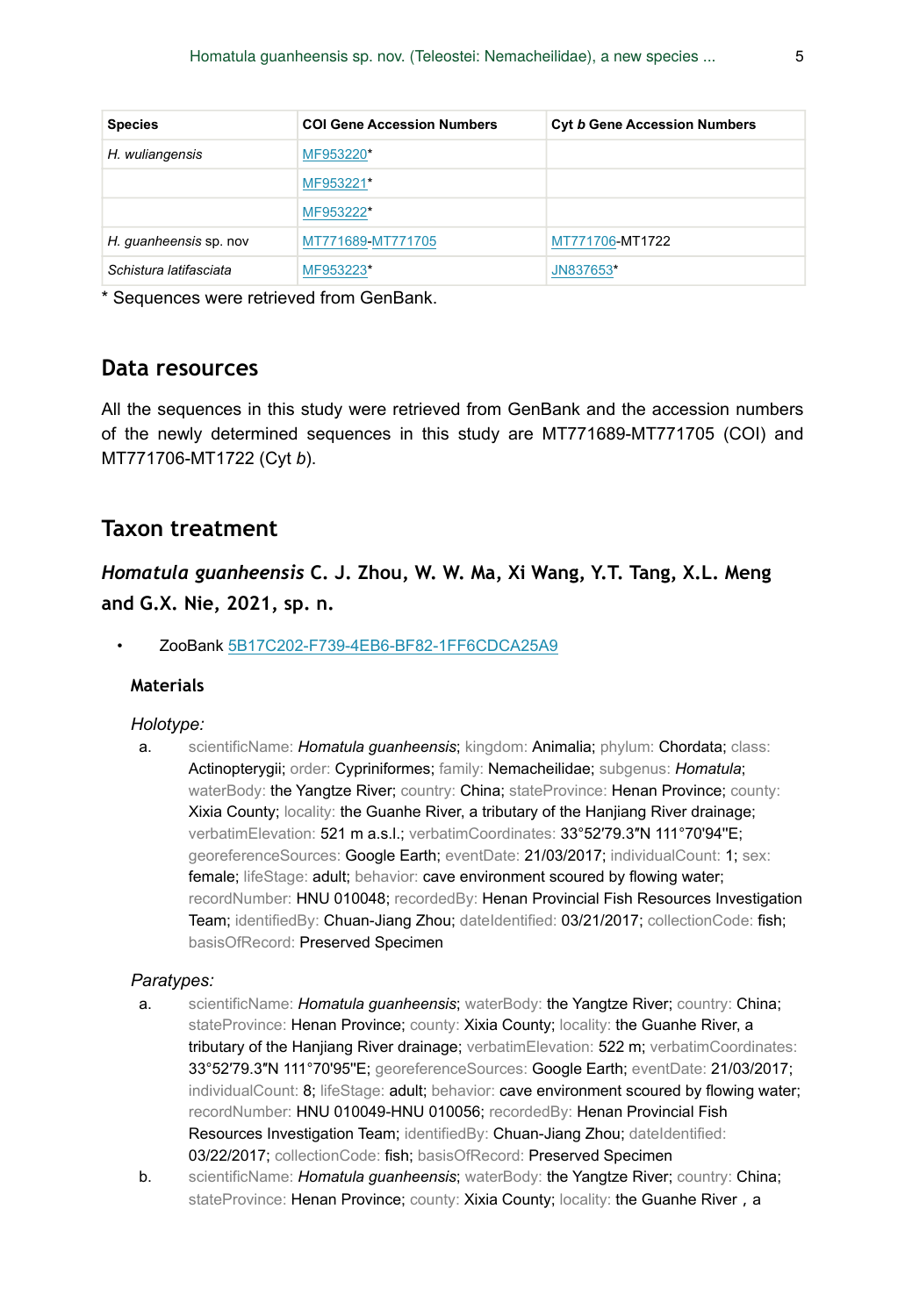tributary of the Hanjiang River drainage; verbatimElevation: 523 m; verbatimCoordinates: 33°52′79.3″N 111°70'96''E; georeferenceSources: Google Earth; individualCount: 1; sex: female; lifeStage: adult; behavior: cave environment scoured by flowing water; recordNumber: HNU 010060; recordedBy: Henan Provincial Fish Resources Investigation Team; identifiedBy: Chuan-Jiang Zhou; dateIdentified: 23/03/2017; collectionCode: fish; basisOfRecord: Preserved Specimen

#### **Description**

Body elongate, anterior portion nearly cylindrical and posterior portion compressed; body depth 11.63% (10.41–13.47%) in SL (Table 2). Body scales, back and sides of post-dorsal body closely covered by small scales, predorsal body scales sparse; head, thorax and abdomen scaleless. Lateral line straight, complete and mid-lateral. Vertebrae count 4+41–43. Head short and depressed, naked, wider 56.07% (49.39%– 61.12%) in HL than high 45.77% (42.42%–49.95%) in HL. Snout blunt, length 40.75% (34.48%–44.35%) in HL (Table 2). Anterior nostril forms a valve, nostril closer to anterior margin of eye than to snout tip. Eyes oval, closer to snout tip, indiscernible from ventral view. Interorbital width 28.47% (23.89%–31.09%) in HL (Table 2). Mouth inferior, lips thick and furrowed, jaws covered by lips, upper jaw with developed processus dentiformis corresponding with marked median notch on lower jaw. Three pairs of barbels: two rostral barbels, inner pair not reaching mouth corner and outer pair reaching vertical line of anterior nostril; one maxillary barbel extending to the middle and posterior margin of eye (Fig. 1). Dorsal fin iii,  $7-8^{1/2}$  rays, origin nearer to snout tip than to caudal-fin base. Pectoral fin i, 9–10 rays, not extending beyond halfway from its origin to the pelvic-fin origin. Pelvic fin i, 6–7 rays, its origins closer to vertical line of first branched rays of dorsal fin; tip of the pelvic fin not extending beyond half the distance from its origin to anal fin origin. Anal fin iii,  $5^{1/2}$  rays; origin of anal fin closer to pelvic fin origin than to caudal fin base, its tip not reaching half distance from anal-fin origin to caudal-fin base. Posterior margin of caudal fin micro-rounded; adipose crests along its dorsal and ventral mid-lines without extending through the origin of anal fin. Intestine formed as a bend, not reaching posterior surface of the U-shaped stomach. Gas bladder osseous, anterior chamber invisible, fully enclosed in a capsule; posterior chamber degenerated.

| Table 2.                                                            |          |                     |      |           |  |  |  |  |  |  |
|---------------------------------------------------------------------|----------|---------------------|------|-----------|--|--|--|--|--|--|
| Trials and morphometric characters of Homatula guanheensis sp. nov. |          |                     |      |           |  |  |  |  |  |  |
|                                                                     | Holotype | Paratypes $(n = 9)$ |      |           |  |  |  |  |  |  |
|                                                                     |          | range               | mean | <b>SD</b> |  |  |  |  |  |  |
| Standard length (mm)                                                | 99.6     | 76.9-109.26         | 91.8 |           |  |  |  |  |  |  |
| As%SL                                                               |          |                     |      |           |  |  |  |  |  |  |
| Body depth                                                          | 11.6     | 10.4-13.4           | 11.9 | 0.8       |  |  |  |  |  |  |
| Head length                                                         | 18.5     | 17.3-20.3           | 18.7 | 0.9       |  |  |  |  |  |  |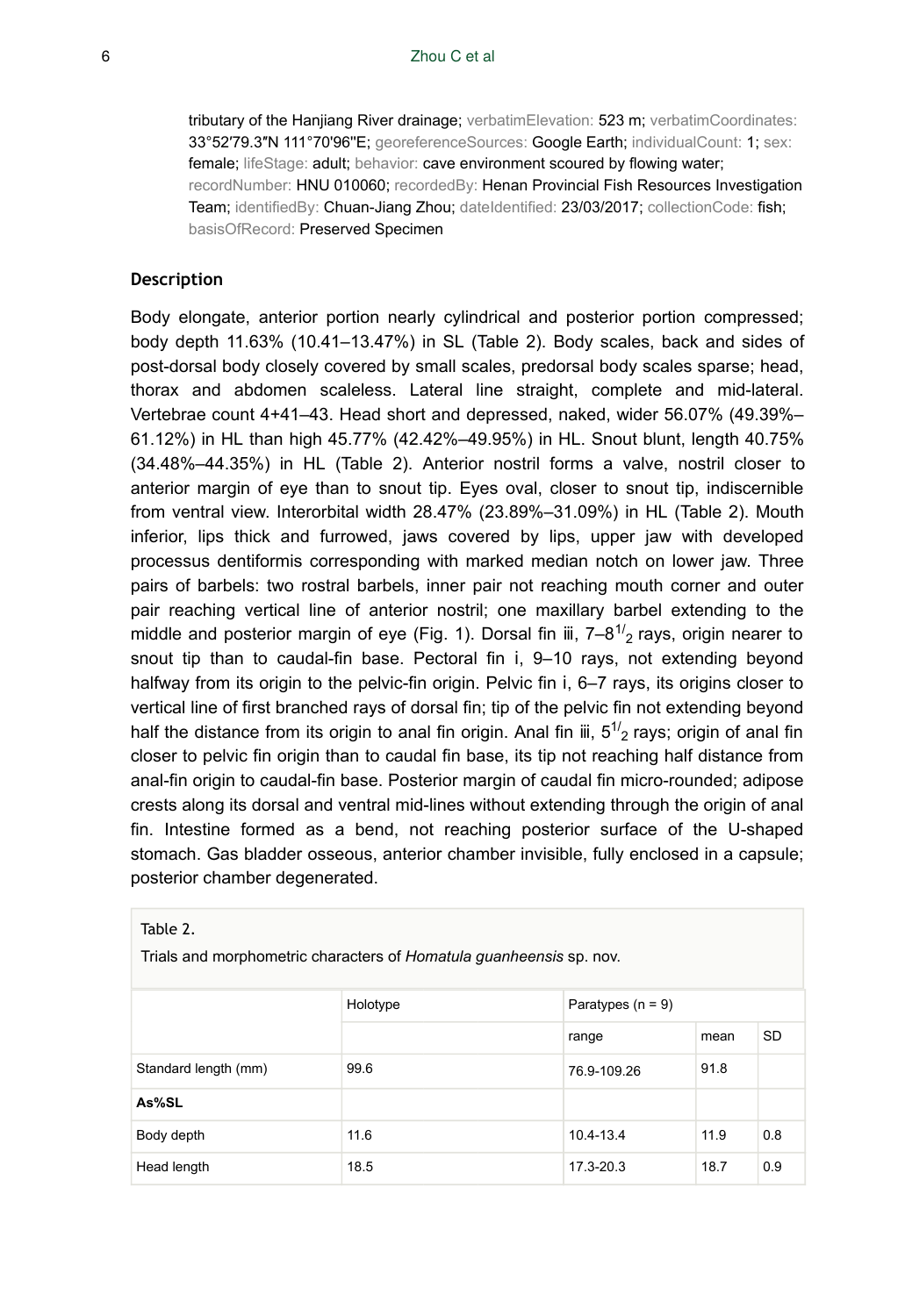|                            | Holotype |      |           | Paratypes $(n = 9)$ |      |                |  |
|----------------------------|----------|------|-----------|---------------------|------|----------------|--|
|                            |          |      |           | range               | mean | <b>SD</b>      |  |
| Dorsal-fin length          | 18.5     |      |           | 17.3-21.3           | 19.3 | 1.3            |  |
| Pectoral-fin length        | 12.9     |      |           | $11.4 - 14.2$       | 12.7 | 0.9            |  |
| Pelvic-fin length          | 10.5     |      |           | 10.3-12.7           | 11.4 | 0.8            |  |
| Anal-fin length            | 13.4     |      |           | $11.6 - 14.1$       | 13   | 0.8            |  |
| Predorsal length           | 46.5     |      |           | 42.3-49.1           | 45.7 | 2.3            |  |
| Pre-anus length            | 18.1     |      |           | 16.4-20.2           | 18.4 | 1.3            |  |
| Prepelvic length           | 47.2     |      |           | 43.9-49.3           | 46.7 | 1.2            |  |
| Pre-anal length            | 72.7     |      |           | 68.8-73.4           | 71.1 | $\overline{2}$ |  |
| Caudal peduncle depth      | 13.6     |      |           | 10.1-13.6           | 11.3 | 1.2            |  |
| Caudal peduncle length     | 20.9     |      |           | 16.4-23.6           | 20.2 | 1.8            |  |
| As%Caudal peduncle length  |          |      |           |                     |      |                |  |
| Caudal peduncle depth      |          | 65.1 | 45.7-76.8 |                     | 56.6 | 8.9            |  |
| As%HL                      |          |      |           |                     |      |                |  |
| Head depth                 |          | 43.4 | 42.4-49.9 |                     | 45.8 | 2.6            |  |
| Head width                 |          |      | 49.3-61.1 |                     | 56.1 | 3.7            |  |
| Eye diameter               |          |      | 12.2-16.9 |                     | 14.6 | 1.2            |  |
| Snout length               |          | 40.1 | 34.4-44.3 |                     | 40.7 | 3.5            |  |
| Interorbital width<br>29.9 |          |      | 23.8-31.1 | 28.5                | 2.2  |                |  |

## Table 3.

Component matrix of the Principal Component Analysis from morphometric data of *H. guanheensis* and *H. laxiclathra*.

|                    | PC <sub>1</sub> | PC <sub>2</sub> | PC <sub>3</sub> |
|--------------------|-----------------|-----------------|-----------------|
| Body depth         | 0.156           | 0.126           | 0.889           |
| Head length        | 0.851           | 0.264           | 0.229           |
| Head depth         | 0.515           | $-0.088$        | 0.46            |
| Head width         | 0.136           | $-0.074$        | 0.099           |
| Eye diameter       | 0.807           | $-0.041$        | 0.384           |
| Interorbital width | 0.137           | 0.91            | 0.045           |
| Snout length       | 0.701           | 0.148           | 0.036           |
| Dorsal-fin length  | 0.015           | 0.976           | $-0.172$        |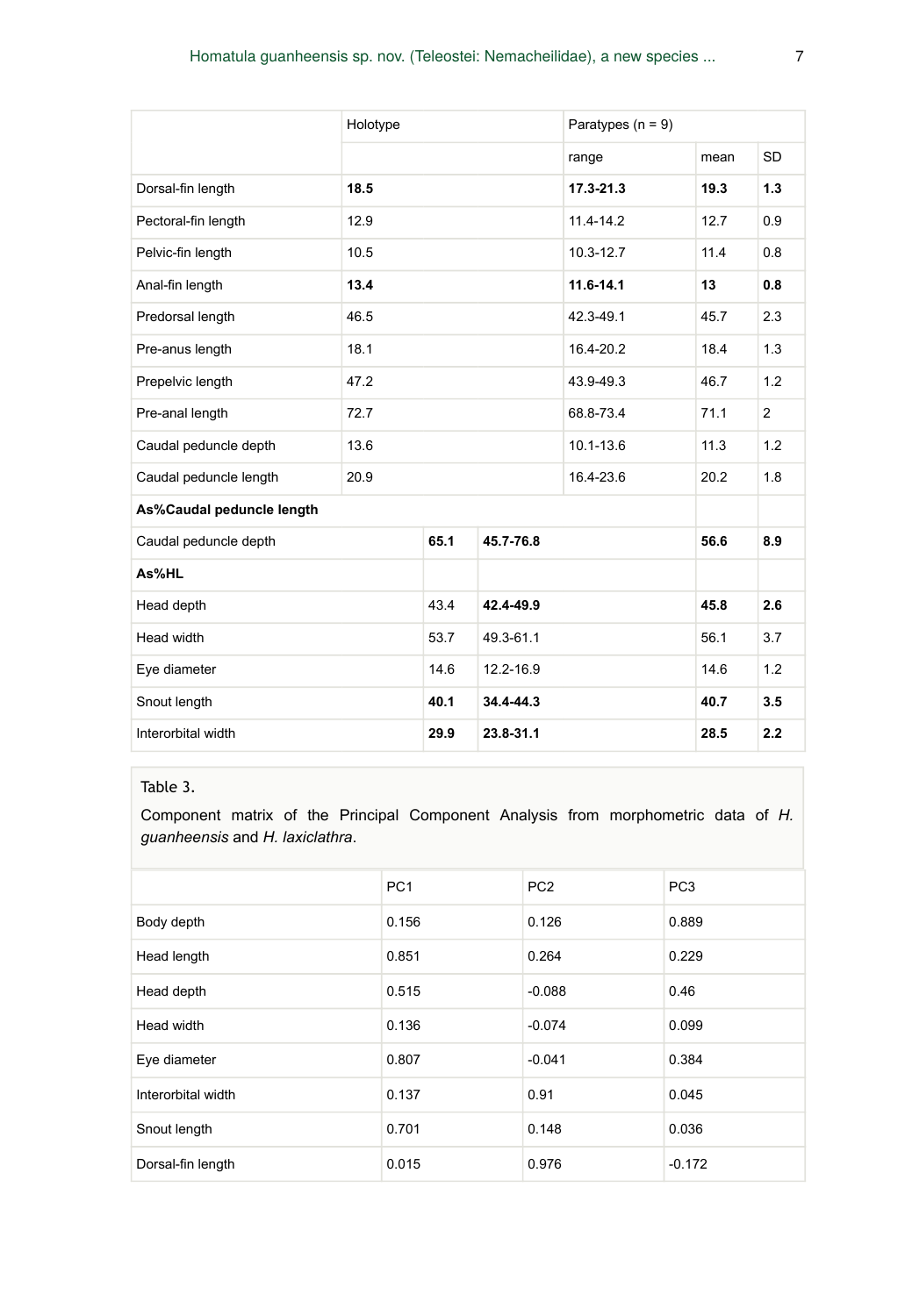## 8 Zhou C et al

|                         | PC <sub>1</sub> | PC <sub>2</sub> | PC <sub>3</sub> |
|-------------------------|-----------------|-----------------|-----------------|
| Pectoral-fin length     | 0.78            | 0.094           | 0.31            |
| Pelvic-fin length       | 0.683           | 0.527           | 0.196           |
| Anal-fin length         | 0.182           | 0.961           | $-0.078$        |
| Predorsal length        | 0.346           | 0.054           | 0.724           |
| Prepelvic length        | 0.292           | $-0.09$         | 0.753           |
| Prepectoral length      | 0.481           | 0.095           | 0.606           |
| Pre-anal length         | 0.621           | $-0.161$        | 0.333           |
| Caudal peduncle length  | $-0.235$        | 0.817           | 0.229           |
| Caudal peduncle depth   | $-0.681$        | 0.111           | $-0.447$        |
| Cumulative variance (%) | 59.35           | 79.65           | 85.10           |



# Figure 1. doi

*Homatula guanheensis* (holotype, HNU 010048, 99.6 mm SL). **A.** Lateral view; **B.** Dorsal view; **C.** Ventral view; **D.** Mouth characters; **E.** Intestine form; **F.** X–ray (lateral view).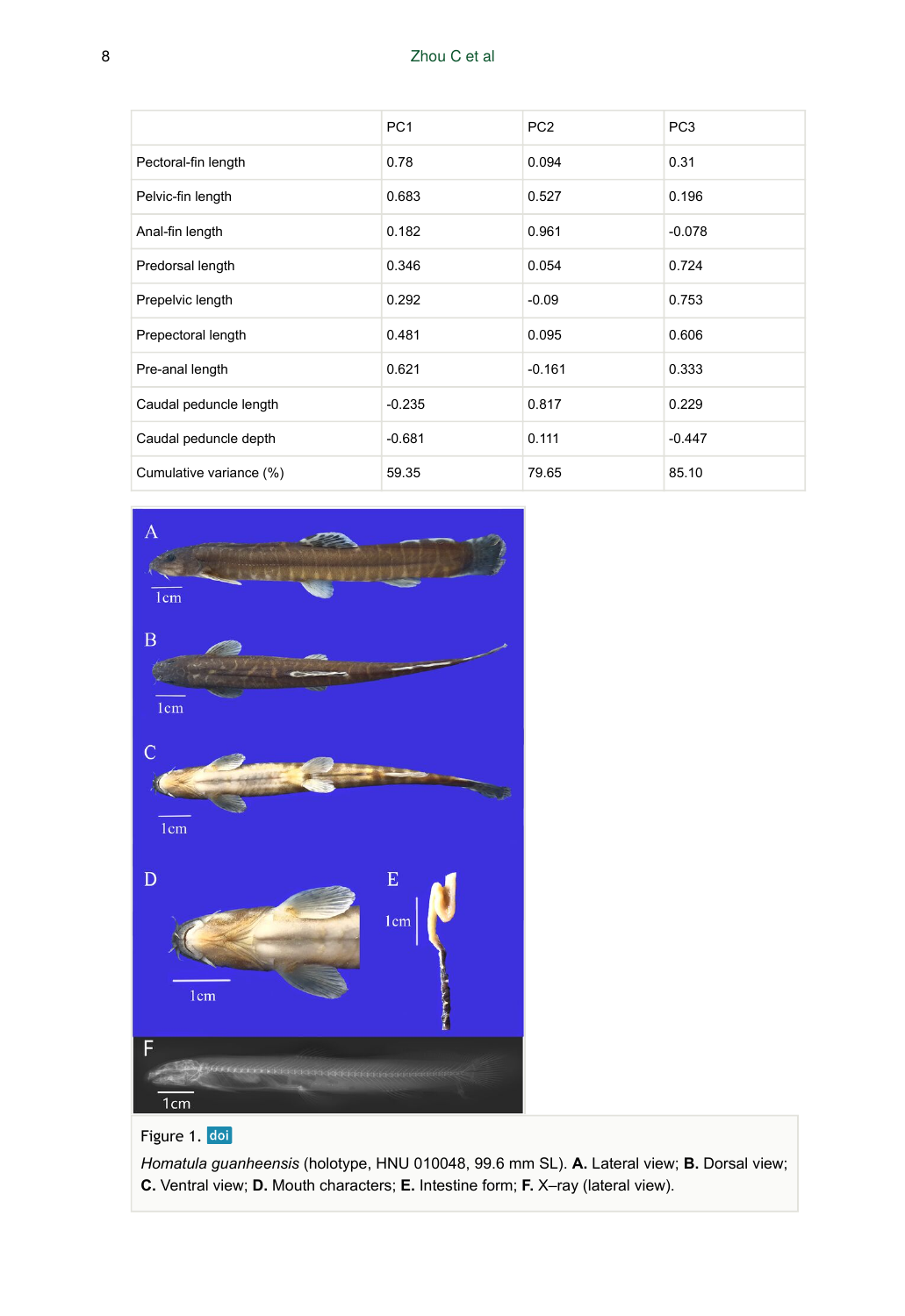

**Color in preserved specimens (fixed in 10% formalin):** Head and body brown; a series of 19–22 body bars, each bar at least twice as wide as the interspace. Abdomen yellowish. Dorsal fin with two dark brown marks, one at the base, the other at postmedian of the fin; posterior border of dorsal fin white. Pectoral fins with dark brown spots. Pelvic and anal fins white, dark at the base. Adipose keels white with dark brown spots. Caudal fin dark grey; brown vertical bars on caudal fin base (Fig. 1).

#### **Diagnosis**

*Homatula guanheensis* is different from its congeners in the following characters: partly scaled (vs. in the latter, scales are totally absent or only a few scales on the caudal peduncle in *H. nanpanjiangensis*, *H. oligolepis*, *H. disparizona* and *H. wenshanensis* vs. scales all over the body, except for the head in *H. acuticephala*, *H. anguillioides*, *H. pycnolepis*, *H. wuliangensis*, *H. change* and *H. coccinocola*); complete lateral line (vs. incomplete lateral line in *H. potanini* and *H. wujiangensis*); the vertical brown bars on the body are wider than their interspaces, numbering 19–22 (vs. equal to interspace or slightly wider than its interspace in *H. variegate*, *H. berezowskii* and *H. longidorsalis*); caudal fin micro-rounded (vs. truncated or oblique in *H. variegata* and *H. berezowskii*); adipose crest on caudal peduncle not reaching forward of the position of the anal-fin origin (vs. beyond in *H. variegate* vs. identical in *H. longidorsalis*); predorsal body partially scaled (vs. absent scales in *H. berezowskii* and *H. longidorsalis*); anterior nostril forming a valve (vs. forming a spool in *H. longidorsalis*). The vertical brown bars on the body of the new species are similar to *H. laxiclathra*. The new species can be further distinguished from *H. laxiclathra* in that the intestine forms a bend, not reaching the posterior surface of U-shaped stomach (vs. a loop anteriorly reaching the posterior surface of the U-shaped stomach); anterior with only a few and scattered scales (vs. scaleless).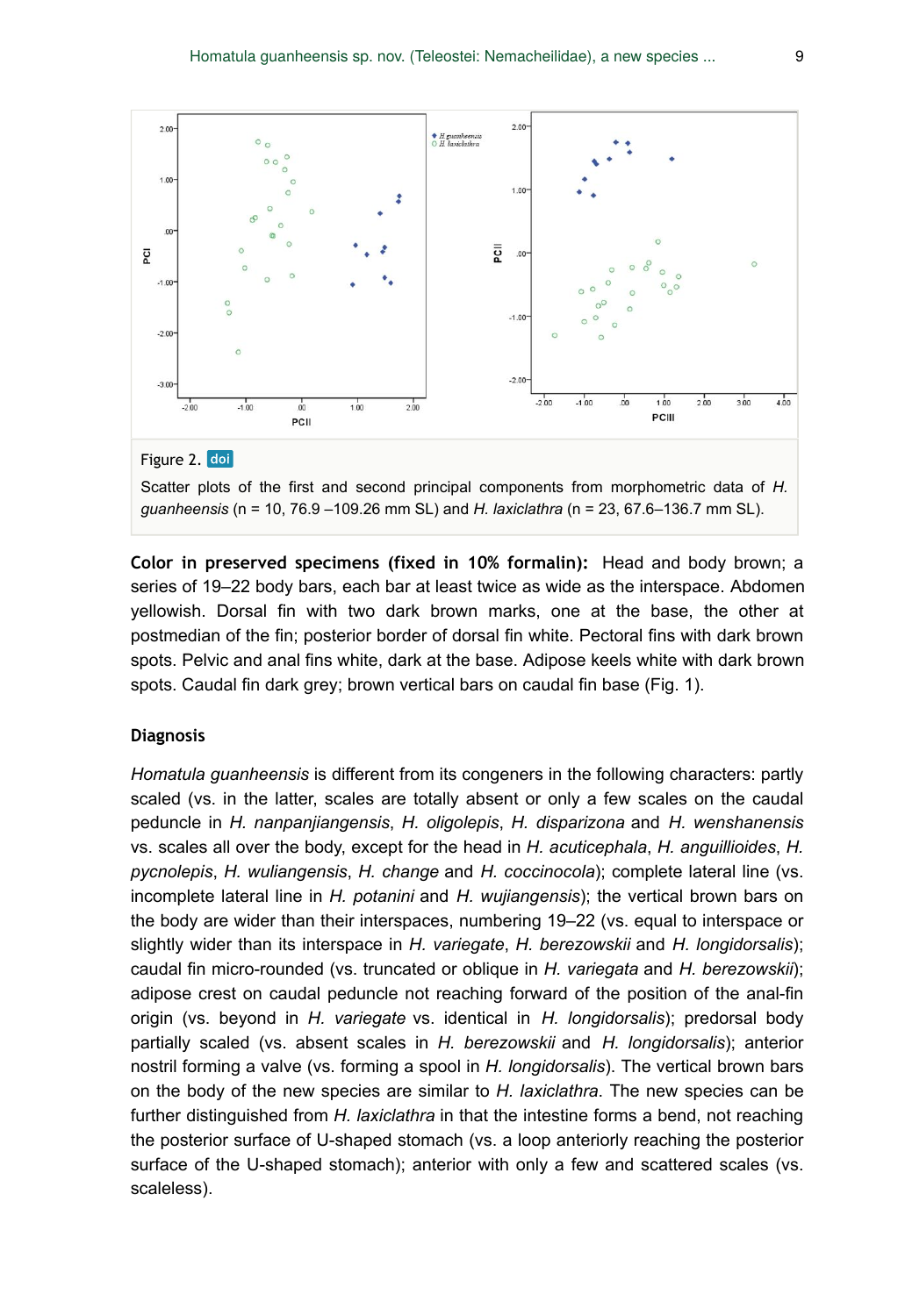## **Etymology**

The specific epithet *Guanheensis* is derived from Guanhe River (鹳河 in Chinese, type locality) with the Latin suffix "-ensis".

## **Distribution**

*Homatula guanheensis* sp. nov. is known from the Guanhe River of the Hanjiang River drainage (a tributary of the Yangtze River) in Henan Province, Central China (Fig. 3).



Figure 3. doi Distribution of all species of *Homatula* in China.

# **Identification keys**

|   | Keys to species of the genus Homatula in China                                                                                                                                |                                        |  |  |  |  |  |  |  |  |
|---|-------------------------------------------------------------------------------------------------------------------------------------------------------------------------------|----------------------------------------|--|--|--|--|--|--|--|--|
| 1 | Lateral line incomplete                                                                                                                                                       | 2                                      |  |  |  |  |  |  |  |  |
|   | Lateral line complete                                                                                                                                                         | 3                                      |  |  |  |  |  |  |  |  |
| 2 | Scales present; covering whole body except head and abdomen;<br>dorsal crest high and long, from dorsal-fin base to caudal-fin base<br>(Jinshajiang River, Sichuan Province)  | H. <i>potanini</i> (Günther,<br>1896)  |  |  |  |  |  |  |  |  |
|   | Body scaleless or with rudimentary scales; dorsal crest high and<br>short, upper crest not reaching the posterior point of anal-fin base<br>(Wujiang River, Sichuan Province) | H. wujiangensis (Ding<br>& Deng, 1990) |  |  |  |  |  |  |  |  |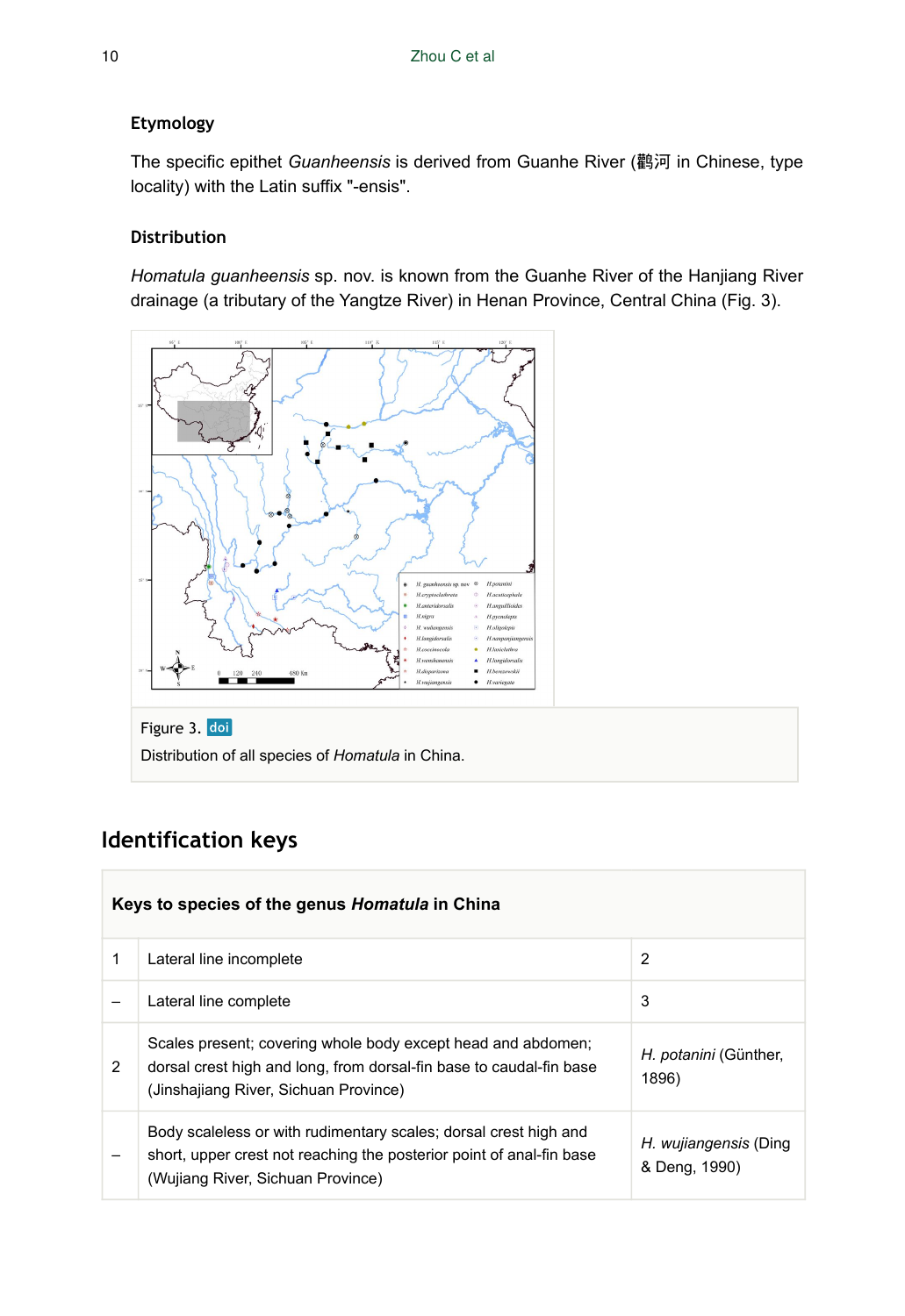| 3  | Anterior ending of adipose crest does not reach posterior end of<br>anal-fin base                                                                                                                                                                    | 4                                         |
|----|------------------------------------------------------------------------------------------------------------------------------------------------------------------------------------------------------------------------------------------------------|-------------------------------------------|
| -  | Anterior ending of adipose crest reach posterior end of anal-fin base                                                                                                                                                                                | 7                                         |
| 4  | The length of dorsal-fin base longer than the longest branched<br>dorsal-fin ray (Nujiang River, Yunnan Province)                                                                                                                                    | H. cryptoclathrata (Li<br>et al., 2019)   |
|    | The length of dorsal-fin base shorter than the longest branched<br>dorsal-fin ray                                                                                                                                                                    | 5                                         |
| 5  | Having clear pattern of marks on the flank                                                                                                                                                                                                           | 6                                         |
| -  | No marks on the flank (Nujiang River, Yunnan Province)                                                                                                                                                                                               | H. nigra (Li et al.,<br>2019)             |
| 6  | 27-34 marks on the flank; dorsal and pelvic fins closer to snout<br>(Nujiang River, Yunnan Province)                                                                                                                                                 | H. anteridorsalis (Li et<br>al., 2019)    |
|    | 20-22 marks on the flank; dorsal and pelvic fins located intermediate<br>of body (Mengyejiang River, Yunnan Province)                                                                                                                                | H. change (Endruweit,<br>2015)            |
| 7  | Scales are totally absent or only a few scales on the caudal peduncle                                                                                                                                                                                | 8                                         |
| -  | Scales clearly present, covering posterior of body at least                                                                                                                                                                                          | 11                                        |
| 8  | No median notch on lower jaw                                                                                                                                                                                                                         | 9                                         |
| -  | Median notch on lower jaw                                                                                                                                                                                                                            | 10                                        |
| 9  | The caudal fin emarginate; caudal peduncle narrow and long;<br>vertebrae 4+39~40 (Panlong River, Yunnan Province)                                                                                                                                    | H. disparizona (Min et<br>al., 2013)      |
|    | The caudal fin furcate; caudal peduncle wider and shorter; vertebrae<br>4+47~48 (the Red River, Yunnan Province)                                                                                                                                     | H. wenshanensis<br>(Yang et al., 2017)    |
| 10 | Body with regular vertical bars and bars in front of dorsal fin<br>conspicuously thinner than those behind; no vermiform markings on<br>parietal area or obscure; tip of pelvic fin closing or reaching anus<br>(Nanpanjiang River, Yunnan Province) | H. nanpanjiangensis<br>(Min et al., 2010) |
|    | Body and head with vermiform markings; dorsal fin and pectoral fin<br>covered by small spots on both sides; tip of pelvic fin quite far away<br>from anus (Yangzonghai River, Yunnan Province)                                                       | H. oligolepis (Cao &<br>Zhu, 1989)        |
| 11 | Scales covering whole body, except head                                                                                                                                                                                                              | 12                                        |
|    | Posterior part of the body covered by scales; anterior part scaleless<br>or with only a few and scattered scales                                                                                                                                     | 16                                        |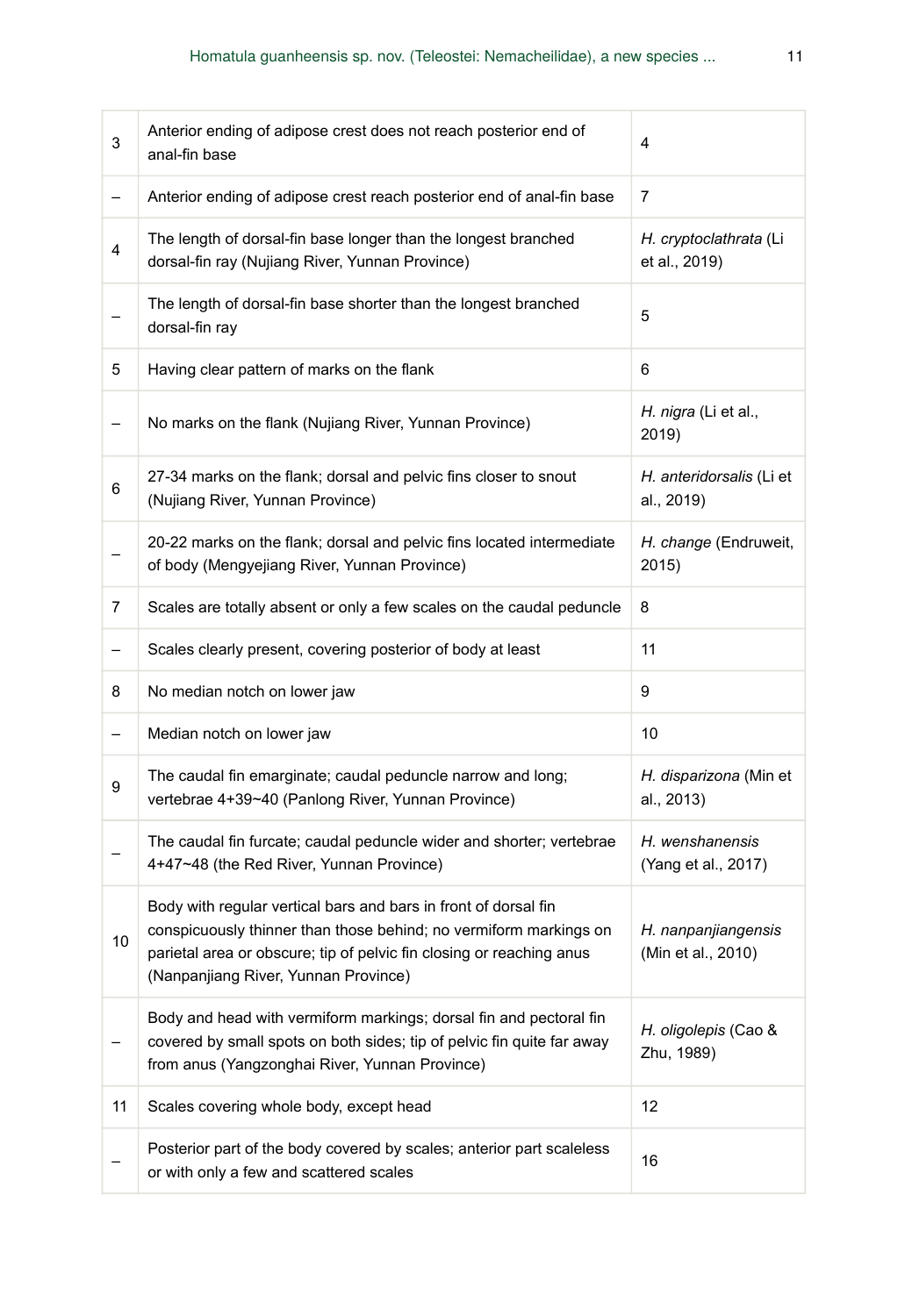| 12 | Having pelvic axillary lobe                                                                                                                                                                                                                              | 13                                      |
|----|----------------------------------------------------------------------------------------------------------------------------------------------------------------------------------------------------------------------------------------------------------|-----------------------------------------|
| -  | Absent pelvic axillary lobeAbsent pelvic axillary lobe                                                                                                                                                                                                   | 15                                      |
| 13 | A pair of free protrusions present in pelvic fins (Yangbijiang River,<br>Yunnan Province)                                                                                                                                                                | H. pycnolepis (Hu &<br>Zhang, 2010)     |
| -  | Absent free protrusions in pelvic fins                                                                                                                                                                                                                   | 14                                      |
| 14 | Caudal fin slightly emarginated to nearly truncate; having notch on<br>the lower jaw; 16-19 brown bars on a beige background, bars are<br>somewhat straight and never vertically split, notch on the lower jaw<br>(Tengtiaojiang River, Yunnan Province) | H. coccinocola (Min et<br>al., 2018)    |
|    | Caudal fin rounded; lacking notch on the lower jaw; 22-26 brown<br>bars on body (Lancang River, Yunnan Province)                                                                                                                                         | H. wuliangensis (Min<br>et al., 2012)   |
| 15 | Caudal fin truncated; body depth extremely decreased posterior of<br>dorsal-fin base; head sharp (Haixihai Lake, Yunnan Province)                                                                                                                        | H. acuticephala (Zhou<br>& He, 1993)    |
|    | Caudal fin oblique; body depth quite uniform from head to tail; head<br>blunt (Mekong River, Yunnan Province)                                                                                                                                            | H. anguillioides (Zhu<br>& Wang, 1985)  |
| 16 | Anterior nostrils pierced in front side of a tube; dorsal fin is far from<br>the snout (Nanpangjiang River, Yunnan Province)                                                                                                                             | H. longidorsalis (Yang<br>et al., 1989) |
|    | Anterior nostrils pierced in front side of a flap, dorsal fin closer to the<br>snout                                                                                                                                                                     | 17                                      |
| 17 | Vertical brown bars narrower or slightly wider than their interspaces                                                                                                                                                                                    | 18                                      |
| -  | Vertical brown bars distinctly wider than interspaces                                                                                                                                                                                                    | 19                                      |
| 18 | Caudal fin oblique; intestine forming a single loop; adipose crest of<br>the caudal peduncle anteriorly extending through the anal-fin origin<br>(Jinshajiang River, Weihe River)                                                                        | H. variegata (Sanvage<br>& Dabry, 1874) |
|    | Caudal fin truncate; intestine forming a zigzag loop; adipose crest of<br>the caudal peduncle anteriorly not extending through the anal-fin<br>origin (Jialingjiang River, Gansu Province)                                                               | H. berezowskii<br>(Günther, 1896)       |
| 19 | Caudal fin oblique; intestine with a loop anteriorly reaching the<br>posterior surface of the U-shaped stomach; anterior scaleless<br>(Weihe River, Shaanxi Province)                                                                                    | H. laxiclathra (Gu &<br>Zhang, 2012)    |
|    | Caudal fin micro-rounded; intestine forming a bend; anterior with only<br>a few and scattered scales (Guan River, Henan Province)                                                                                                                        | H. guanheensis sp.<br>nov.              |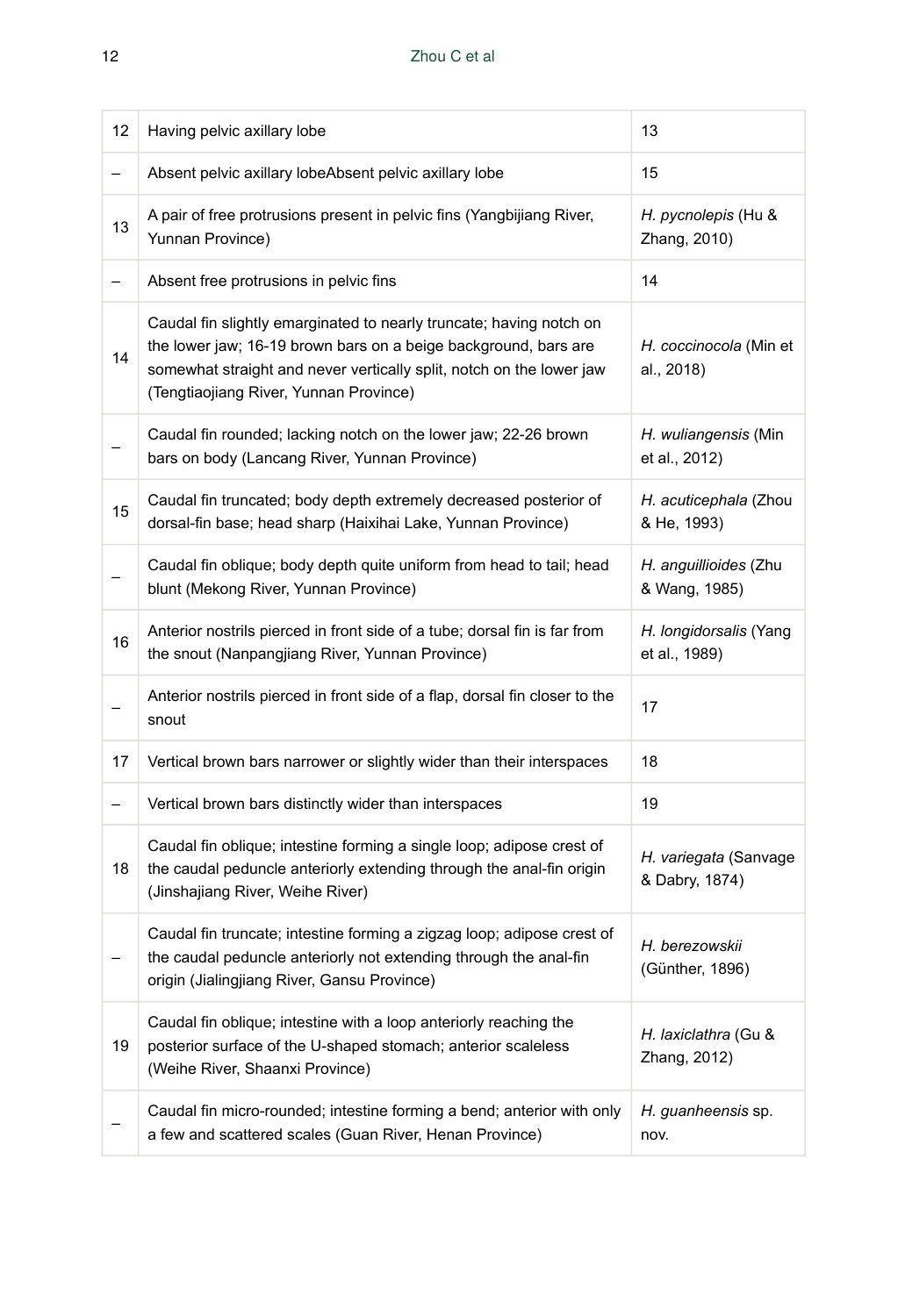# **Analysis**

#### **Genetic distance and phylogentic trees**

Based on the COI gene, sequences of 11 studied species were used to construct a BI tree. The new species belonged to a different clade with strong high PP values (100%, Fig. 4), the genetic distance being analysed by the Kimura 2-parameter model. The distance matrix and number of sequences, determined for each species, are shown in Table 4 and Table 5. Genetic distance between *H. guanheensis* and other given species displayed 4.7%–10.6% variation in the COI base pairs (Table 4). The smallest distance, 2.9% (5 vs. 9) was detected between *H. pycnolepis* and *H. anguillioides*. Based on the Cyt *b* gene, the phylogenetic tree analysis showed that *H. guanheensis* is a monophyletic group with a high posterior probability value (100%; Fig. 5). Through the results of the genetic distance analysis, we found that *H. guanheensis* differed from the acquired congeners by 4.2%– 10.3%. The genetic distance between *H. guanheensis* and similar species exceeded 2% variation, while the intraspecific variation of *H. guanheensis* was 0% (Table 5).



#### Figure 4. doi

The phylogenetic tree of *Homatula* based on the COI gene; *Schistura latifasciata* was used as the outgroup.

#### Table 4.

Pairwise comparisons of genetic distance of nine *Homatula* species, based on K2P model from sequences of the COI gene, with number of sequences per species (n), the intraspecific variation, followed by the distance between species (in %).

| Species            | n | intraspecific variation | $\vert$ 2 | $\vert 3 \vert$ | 4   | 5    | 6         |     |     | 9   |     |      |
|--------------------|---|-------------------------|-----------|-----------------|-----|------|-----------|-----|-----|-----|-----|------|
| H. guanheensis     |   | 0.0                     |           |                 | 5.1 | 17.9 | $8.7$ 4.7 |     | 8.1 | 8.3 | 7.6 | 10.6 |
| H. coccinocola (2) | 5 | 0.0                     |           |                 |     | 7.0  | 9.7       | 6.5 | 8.9 | 6.9 | 4.9 | 11.9 |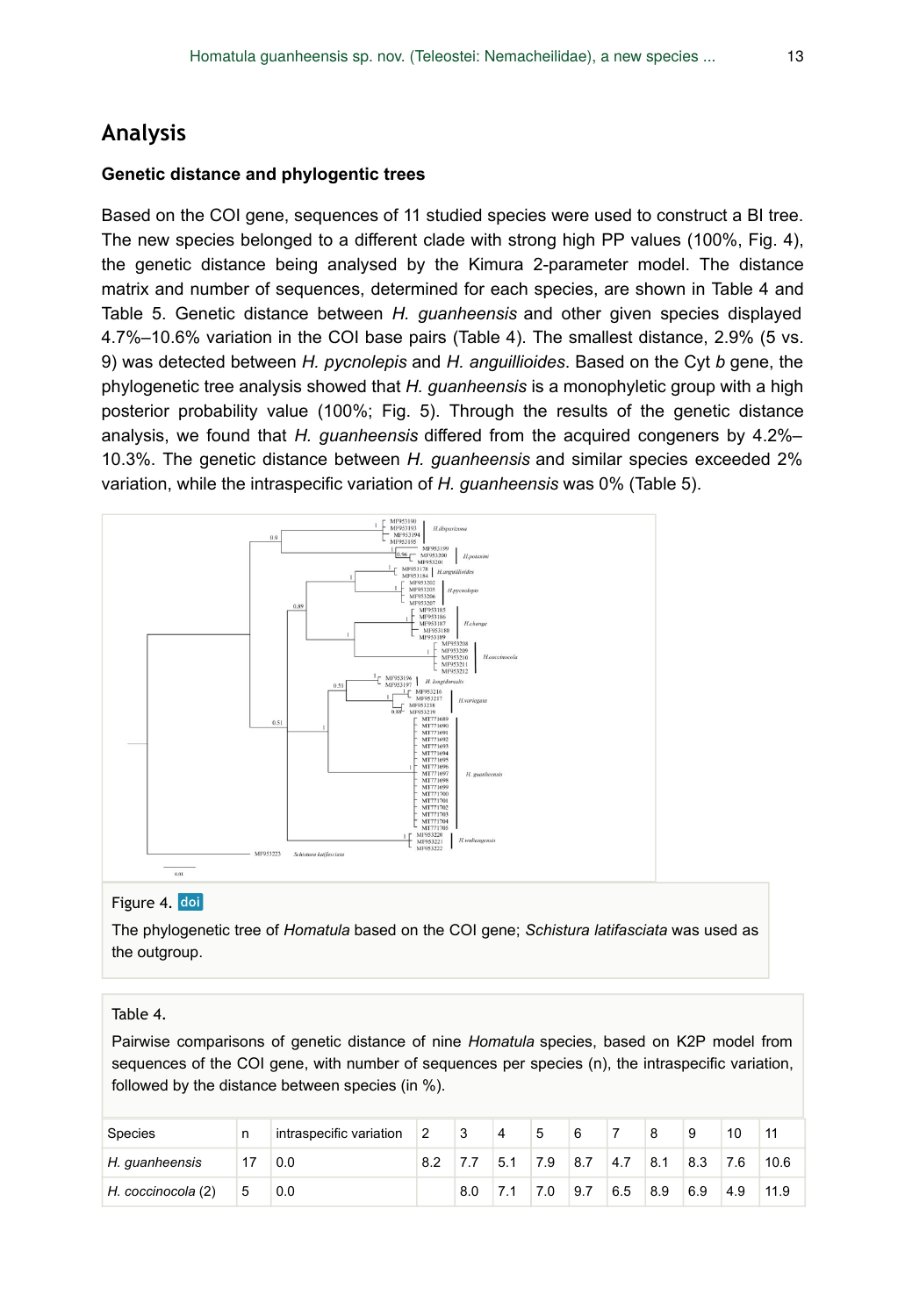| <b>Species</b>       | n | intraspecific variation | 2 | 3 | $\overline{4}$ | 5   | 6   | $\overline{7}$ | 8   | 9   | 10  | 11   |
|----------------------|---|-------------------------|---|---|----------------|-----|-----|----------------|-----|-----|-----|------|
| H. wuliangensis (3)  | 3 | 0.0                     |   |   | 6.5            | 7.3 | 9.8 | 6.7            | 8.9 | 7.5 | 6.3 | 10.5 |
| H. variegata (4)     | 4 | 0.5                     |   |   |                | 7.2 | 8.1 | 3.2            | 7.4 | 6.8 | 6.2 | 10.5 |
| H. pycnolepis (5)    | 4 | 0.0                     |   |   |                |     | 7.2 | 6.2            | 8.4 | 2.9 | 6.4 | 10.0 |
| H. potanini (6)      | 3 | 0.9                     |   |   |                |     |     | 7.2            | 8.0 | 7.4 | 8.4 | 10.2 |
| H. longidorsalis (7) | 2 | 0.0                     |   |   |                |     |     |                | 7.1 | 6.2 | 5.9 | 9.6  |
| H. disparizona (8)   | 4 | 0.1                     |   |   |                |     |     |                |     | 8.3 | 8.3 | 10.0 |
| H. anguillioides (9) | 2 | 0.0                     |   |   |                |     |     |                |     |     | 6.2 | 10.3 |
| $H.$ change $(10)$   | 5 | 0.0                     |   |   |                |     |     |                |     |     |     | 11.1 |
| S. latifasciata (11) | 1 |                         |   |   |                |     |     |                |     |     |     |      |



## Figure 5. doi

The phylogenetic tree of *Homatula* based on the Cyt *b* gene; *Schistura latifasciata* was used as the outgroup.

### Table 5.

Pairwise comparisons of genetic distance of six *Homatula* species, based on K2P model from sequences of the Cyt *b* gene, the other annotations being the same as Table 4.

| Species            | n  | intraspecific variation | 12  | 13   | 14   | 15  | 16  | 17  | 18   |
|--------------------|----|-------------------------|-----|------|------|-----|-----|-----|------|
| H. quanheensis     | 17 | 0.1                     | 4.8 | 10.3 | 9.9  | 4.2 | 5.8 | 9.5 | 15.8 |
| H. variegata (12)  | 4  | 0.1                     |     | 9.8  | 9.3  | 1.6 | 4.9 | 9.3 | 14.7 |
| H. pycnolepis (13) | 3  | 0.4                     |     |      | 10.3 | 9.5 | 9.2 | 4.0 | 15.4 |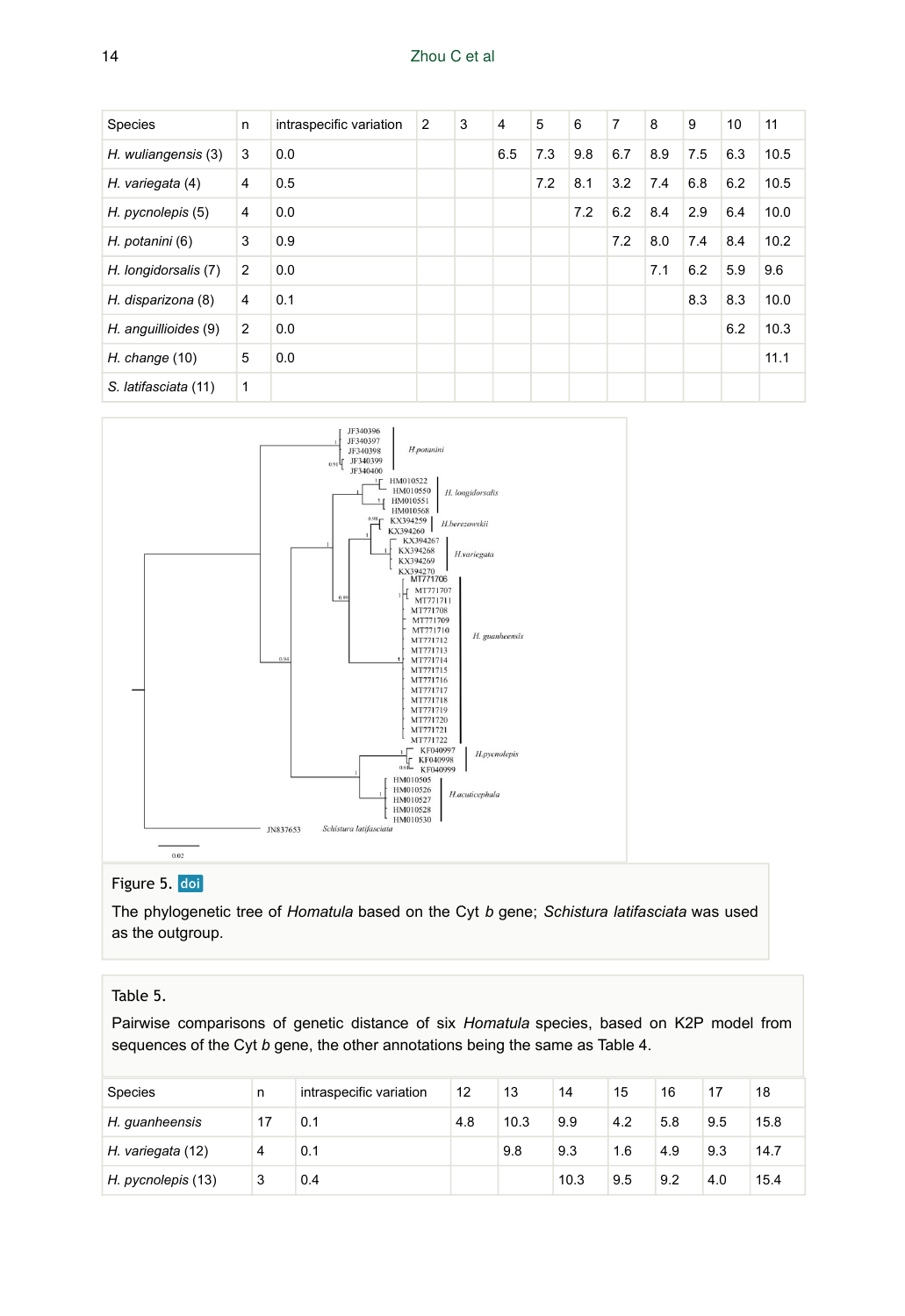| Species               | n | intraspecific variation | 12 | 13 | 14 | 15  | 16  | 17  | 18   |
|-----------------------|---|-------------------------|----|----|----|-----|-----|-----|------|
| H. potanini (14)      | 5 | 0.1                     |    |    |    | 8.7 | 8.7 | 9.2 | 13.6 |
| H. berezowskii (15)   | 2 | 0.2                     |    |    |    |     | 4.7 | 8.5 | 14.5 |
| H. longidorsalis (16) | 4 | 1.5                     |    |    |    |     |     | 8.2 | 14.3 |
| H. acuticephala (17)  | 5 | 0.0                     |    |    |    |     |     |     | 14.3 |
| S. latifasciata (18)  |   |                         |    |    |    |     |     |     |      |

# **Discussion**

New species were collected from the Guanhe River of the Hanjiang River drainage (the middle and lower reaches of the Yangtze River). In terms of geographic distribution, the known species in the Yangtze River Basin are as follows: *Homatula variegata*, *H. wujiangensis*, *H. berezowskii* and *H. potanini*. *H. variegata* and *H. potanini* are mainly distributed in the upper reaches of the Yangtze River, while *H. berezowskii* is mainly distributed in the Jialingjiang River and the Hanjiang River (Zhu 1989, Yang et al. 1994, Hu and Zhang 2010). Zeng studied the samples of *Homatula* in the Yangtze River and the Yellow River and pointed out that there were differences in interorbital width and caudal peduncle length between *H. berezowskii* specimens of the Hanjiang River and the Jialingjiang River (Zeng et al. 2012). The new species was initially thought to belong to *H. berezowskii*; however, this hypothesis was quickly abandoned due to the differences in morphology and molecular characters. *H. guanheensis* is distinguished from *H. berezowskii* in having bars at least twice as wide as the interspace (vs. equal to the interspace or slightly wider than its interspace); scales partly on anterior body (vs. scaleless); intestine flat (vs. zigzag); a higher caudal peduncle, depth 11.3% (10.1%– 13.6%) in SL [vs. 10.0% (9.1%–10.9%)] (Suppl. material 1). Besides this, they have significant divergence in genetic distance (4.2%, Cyt *b*). The new species can be distinguished from other species in the Yangtze River Basin by the characteristics of the vertical brown bars, body scale distribution, adipose crest, intestine form and dorsal fin positions. *H. guanheensis* can be clearly distinguished from *H. potanini* and *H. wujiangensis* from the lateral line (complete vs. incomplete). It is distinct from *H. variegata* by having wider bars (vs. narrower), adipose keels not beyond the origin of anal-fin (vs. beyond), head flat, depth 45.8% (42.2%–49.9%) in HL [vs. 49.4% (43.7%–56.8%)] (Suppl. material 1). Besides, the vertical brown bars on the body of the new species are similar to *H. laxiclathra*. The first two Principal Components of a processed Principal Component Analysis explained 85% of the variance (Fig. 2Table 3). Meanwhile, the new species can be further distinguished from *H. laxiclathra* in having a flat intestine, not reaching posterior surface of the U-shaped stomach (vs. a loop anteriorly and reaching posterior surface); scales partly on anterior body (vs. scaleless); a wider interorbital width 28.5% (23.9%– 31.1%) in HL [vs. 22.5% (19.9%–24.9%)]; a higher caudal peduncle, depth 11.3% (10.1%– 13.6%) in SL [vs. 9.2% (8.4%–11.4%)] (Suppl. material 1). Similar to *H. longidorsalis*, the new species has a slender body with uniform depth, while it differs from *H. longidorsalis* by having scales on the predorsal body (vs. scaleless on the predorsal body); anterior nostril forming a valve (vs. forming a spool); vertical brown bars at least twice as wide as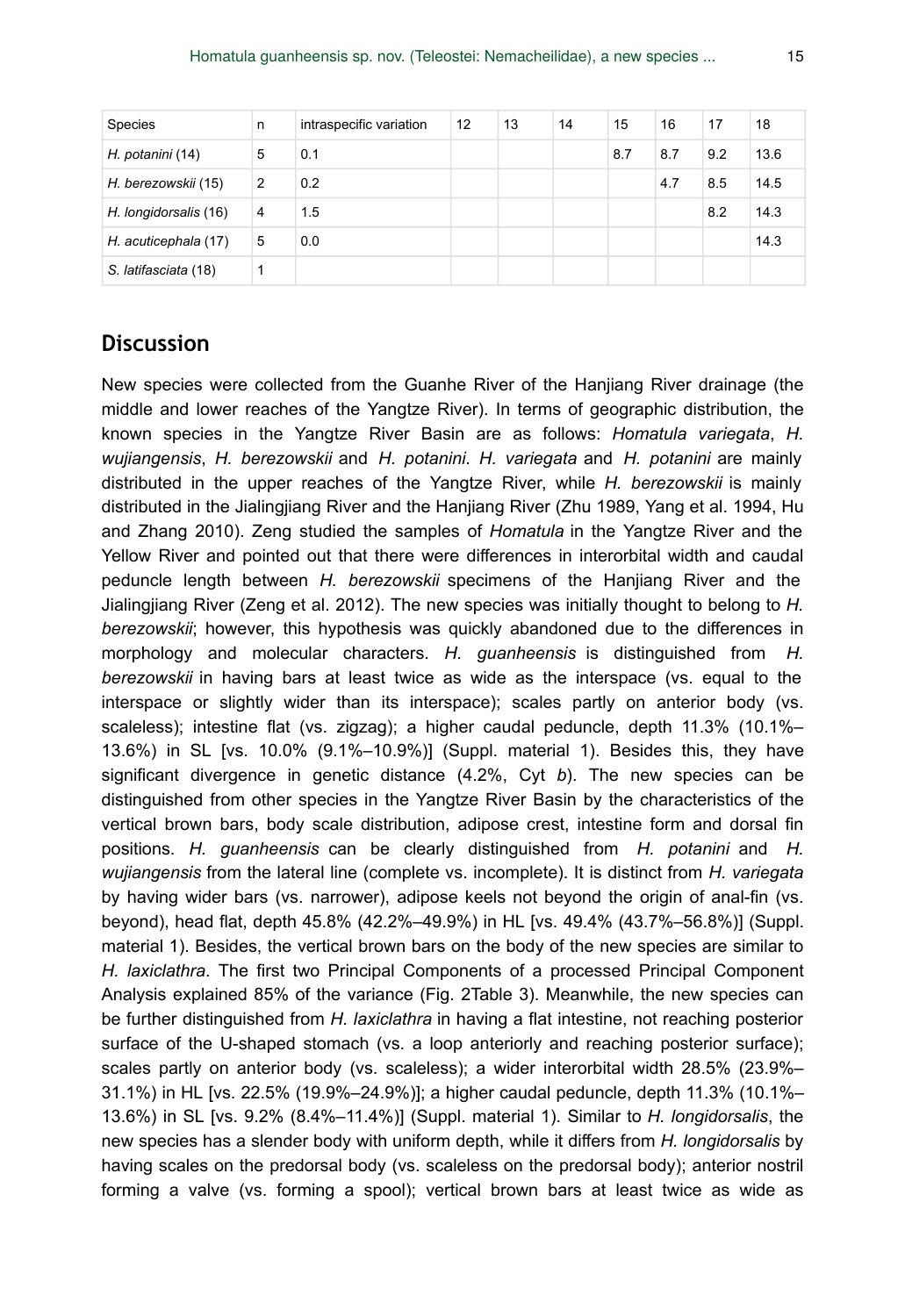interspace (vs. bars wider than interspace on anterior portion, unclear on posterior portion); adipose keels not beyond the origin of anal-fin (vs. identical); a shorter head, length 18.7% (17.3%–20.3%) in SL [vs. 23.2% (21.5%–25.3%)]; pelvic-fin close to tip of snout, prepelvic length 46.7% (43.9%–49.33%) in SL [vs. 52.6% (50.5%–56.7%)] (Suppl. material 1).

According to the results of the phylogenetic tree, *H. variegata*, *H. berezowskii*, *H. longidorsalis* and the new species gather into a branch, *H. longidorsalis* and *H. guanheensis* + (*H. berezowskii* + *H. variegata*) form a sister group (supported by the Cyt *b* gene, Fig. 5), but the new species and *H. longidorsalis* + *H. variegata* form a sister group (supported by the COI gene, Fig. 4). The cause might vary amongst datasets and, thus, this discordance might be influenced by stochastic errors associated with a different number of species and datasets (Naylor and Brown 1998). The results of Cyt *b* data and the COI data show that the new species has a far genetic distance from *H. berezowskii*, *H. variegata* and *H. longidorsalis*.

# **Acknowledgements**

This work was supported by the following funding: The National Natural Science Foundation of China (31872199, U2004146), Henan Province Department of Science and Technology (182102110046), The Training Plan for Young Teachers in Colleges and Universities of Henan Province (2019GGJS063). Study support was provided by The High-Performance Computing Center of Henan Normal University. Thanks to *Prof. E. Zhang* from Institute of Hydrobiology, Chinese Academy of Sciences, Wuhan (IHB) for providing morphological data of *H. laxiclathra*.

# **Author contributions**

Zhou Chuanjiang designed the study, analysed data and performed manuscript review, Ma Wenwen carried out the study, collected background information and drafted the manuscript. Zhou Chuanjiang, Meng Xiaolin, Wang Xi and Nie Guoxing collected samples in the field. All authors read and approved the final manuscript.

# **References**

- Bǎnǎrescu P, Nalbant T (1995) A generical classification of Nemacheilinae with description of two new genera (Teleostei: Cypriniformes: Cobitidae). Travaux du Museum d'Histoire Naturelle "Grigore Antipa" 35: 429‑495.
- Chu X, Chen Y (1990) The fishes of Yunnan, China. Science Press, Beijing.
- Ding R, Deng Q (1990) The Noemacheilinae fishes from Sichuan, with description of a new species Ⅰ. *Paracobitis*, *Nemacheilus* and *Oreias* (Cypriniformes: Cobitidae). Zoological Research 11 (4): 285-287.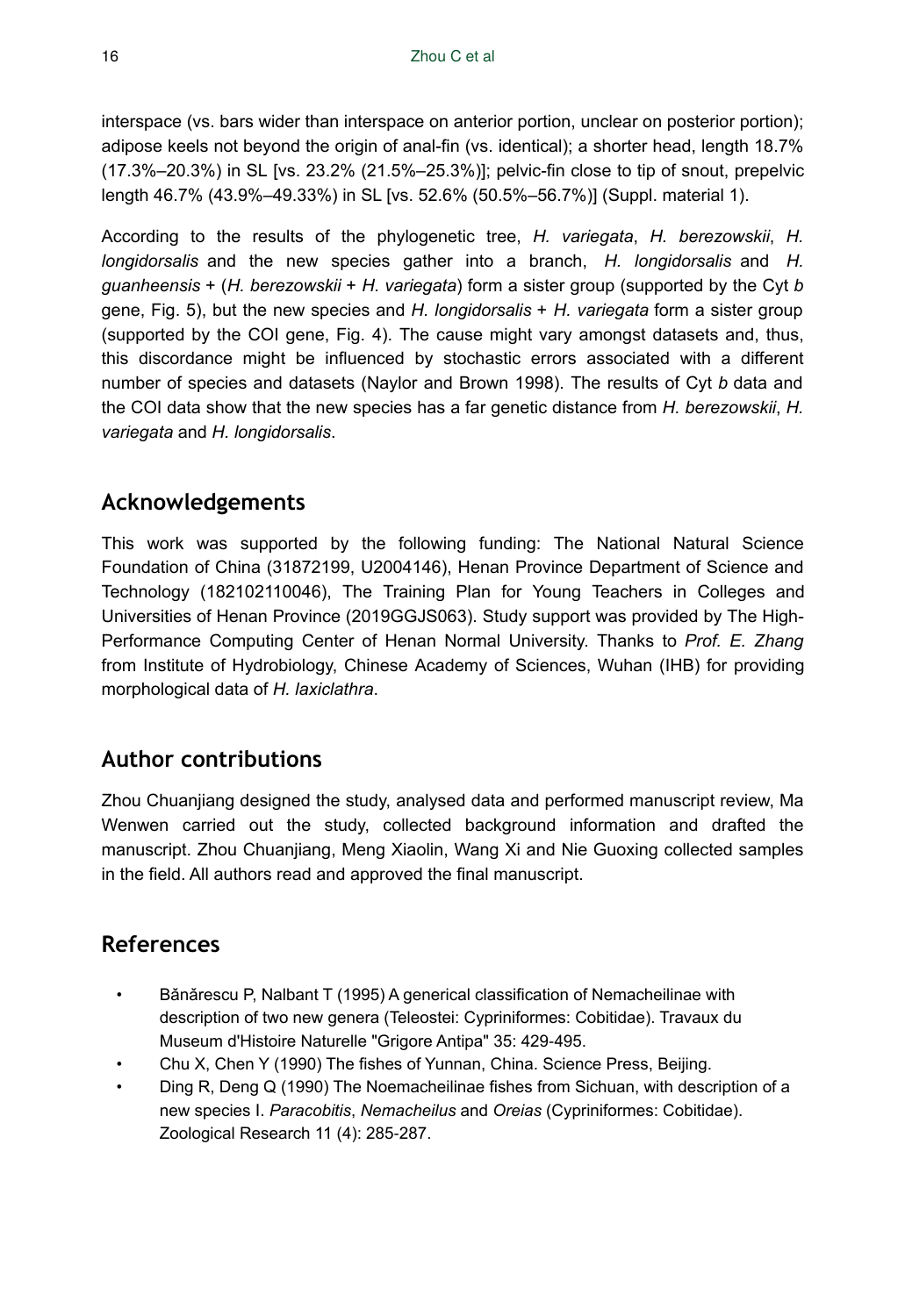- Endruweit M (2015) *Homatula* change, a new nemacheilid loach from the upper Black River basin in Yunnan, China (Teleostei: Nemacheilidae). Ichthyological Exploration of Freshwaters 26: 65‑72.
- Endruweit M, Min R, Yang J (2018) A new species of *Homatula* from the Red River drainage in Yunnan based on morphological and genetic data (Teleostei: Nemacheilidae). Zootaxa 4375 (4): 555‑566. <https://doi.org/10.11646/zootaxa.4375.4.5>
- Gu J, Zhang E (2011) *Homatula laxiclathra* (Teleostei: Balitoridae), a new species of nemacheiline loach from the Yellow River drainage in Shaanxi Province, northern China. Environmental Biology of Fishes 94 (4): 591‑599. [https://doi.org/10.1007/](https://doi.org/10.1007/s10641-011-9965-1) [s10641-011-9965-1](https://doi.org/10.1007/s10641-011-9965-1)
- Hu YT, Zhang E (2010) *Homatula pycnolepis*, a new species of nemacheiline loach from the upper Mekong drainage, South China (Teleostei: Balitoridae). Ichthyological Exploration of Freshwaters 21 (1): 51‑62.
- Kalyaanamoorthy S, Minh BQ, Wong TKF, von Haeseler A, Jermiin LS (2017) ModelFinder: fast model selection for accurate phylogenetic estimates. Nature Methods 14 (6): 587‑589. <https://doi.org/10.1038/nmeth.4285>
- Katoh K, Standley DM (2013) MAFFT multiple sequence alignment software version 7: improvements in performance and usability. Molecular Biology and Evolution 30 (4): 772‑780. <https://doi.org/10.1093/molbev/mst010>
- Kottelat M (1990) Indochinese Nemacheilines: A revision of nemacheiline loaches (Pisces, Cypriniformes) of Thailand, Burma, Laos, Cambodia and Southern Vietnam. 1991. Copeia
- Kumar S, Stecher G, Tamura K (2016) MEGA7: Molecular Evolutionary Genetics Analysis Version 7.0 for Bigger Datasets. Molecular Biology and Evolution 33 (7): 1870‑1874.<https://doi.org/10.1093/molbev/msw054%20>
- Li X, Che X, Zhou W, et al. (2019) Loaches of Homatula (Teleostei: Nemacheilidae) from the upper Salween River in Yunnan, China with description of three new species. Zootaxa 4711 (2): 330‑348. [In English]. <https://doi.org/10.11646/zootaxa.4711.2.6>
- Machordom A, Doadrio I (2001) Evidence of a cenozoic Betic-Kabilian connection based on freshwater fish phylogeography (Luciobarbus, Cyprinidae). Molecular Phylogenetics and Evolution 18 (2): 252-263.<https://doi.org/10.1006/mpev.2000.0876>
- Min R, Chen X, Yang J (2010) *Paracobitis nanpanjiangensis*, a new loach (Balitoridae: Nemacheilinae) from Yunnan, China. Environmental Biology of Fishes 87 (3): 199‑204. <https://doi.org/10.1007/s10641-010-9587-z>
- Min R, Xing YJ, Yong CX (2012) *Homatula wuliangensis* (Teleostei: Nemacheilidae), a new loach from Yunnan, China. Zootaxa (3586)313‑318. [https://doi.org/10.11646/](https://doi.org/10.11646/zootaxa.3586.1.29) [zootaxa.3586.1.29](https://doi.org/10.11646/zootaxa.3586.1.29)
- Min R, Yang JX, Chen XY (2013) *Homatula disparizona*, a new species of loach from the Red River drainage in China (Teleostei: Nemacheilidae) from China. Ichthyological Exploration of Freshwaters 23 (4): 351‑355.
- Min RUI, Chen X, Yang J, Winterbottom R, Mayden R (2012) Phylogenetic relationships of the genus *Homatula* (Cypriniformes: Nemacheilidae), with special reference to the biogeographic history around the Yunnan-Guizhou Plateau. Zootaxa 3586 (1): 78‑94. <https://doi.org/10.11646/zootaxa.3586.1.9>
- Naylor G, Brown W (1998) Amphioxus Mitochondrial DNA, Chordate Phylogeny, and the Limits of Inference Based on Comparisons of Sequences. Systematic Biology 47 (1): 61‑76.<https://doi.org/10.1080/106351598261030>